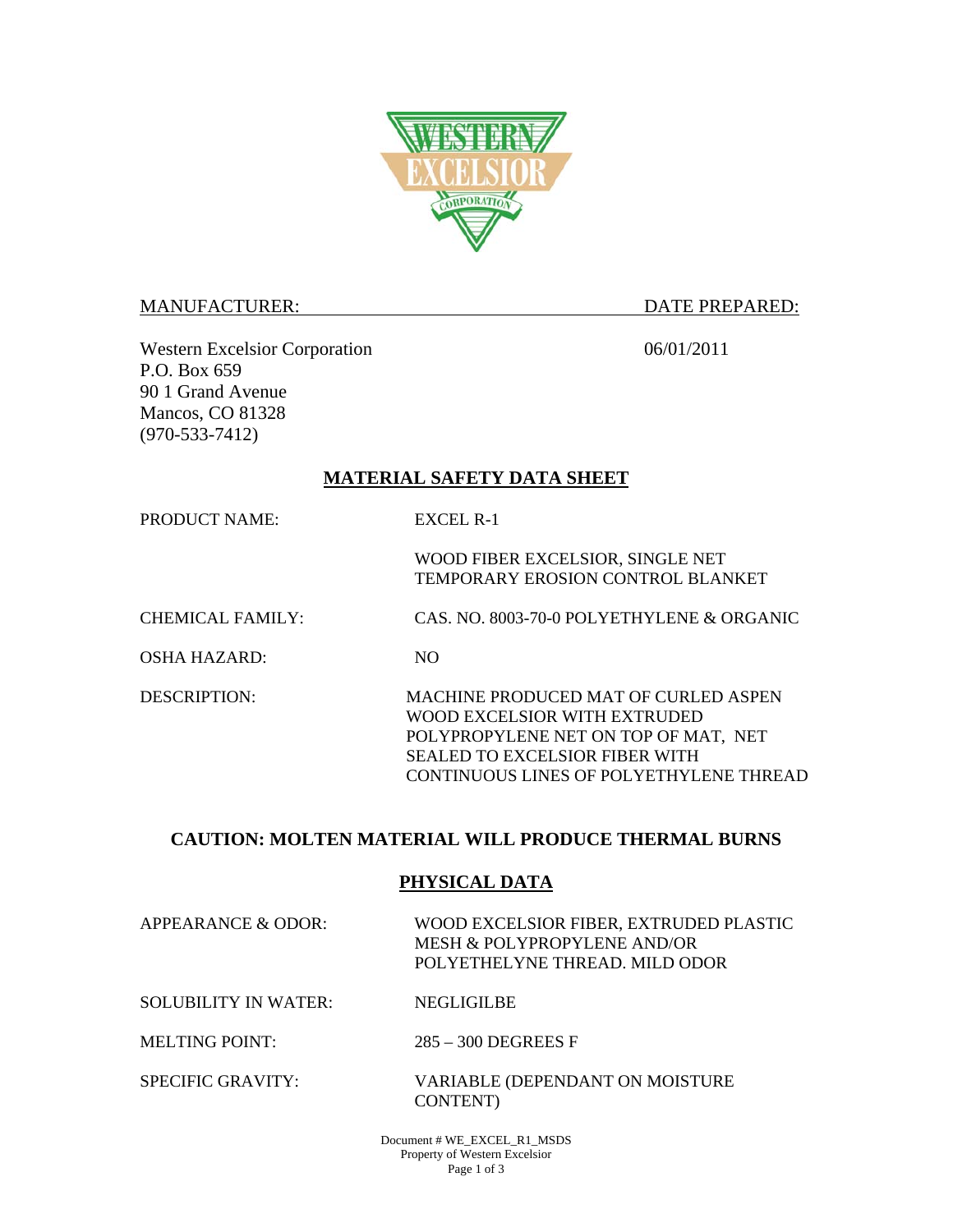% VOLATILE BY VOLUME: N/A

**PH:** 5

**FIRE AND EXPLOSION DATA** 

FLASH POINT: > 600 DEGREES F

AUTOIGNITION TEMPERATURE : > 400 - 500 DEGREES F

EXPLOSIVE LIMITS IN AIR: N/A

EXTINGUISHING MEDIA: WATER SPRAY, DRY CHEMICAL

SPECIAL FIRE FIGHTING PROCEDURES: SPRAY WITH WATER. WEAR SCBA AND PROTECTIVE CLOTHING TO PREVENT CONTACT WITH SKIN

UNUSUAL FIRE & EXPLOSION HAZARDS: STRONG TO SEVERE (if blanket comes in contact with ignition source)

# **REACTIVITY DATA**

STABILITY: STABLE

INCOMPATIBILITY: AVOID CONTACT WITH OXIDIZING AGENTS, DRYING OILS, FLAME, TEMPERATLTRES OVER 400 DEGREES F

POLYMERIZATION: WILL NOT OCCUR

**HAZARDOUS** DECOMPOSITION PRODUCTS:

 COMBUSTION WILL PRODUCE CARBON DIOXIDE, CARBON MONOXIDE, ALDEHYDES, & INORGANIC ACIDS.

### **HEALTH HAZARDS**

EXPOSURE LIMITS: N/A

EYE CONTACT: NO SPECIFIC HAZARD

SKIN CONTACT: MOLTEN MATERIAL WILL PRODUCE THERMAL BURNS

> Document # WE\_EXCEL\_R1\_MSDS Property of Western Excelsior Page 2 of 3